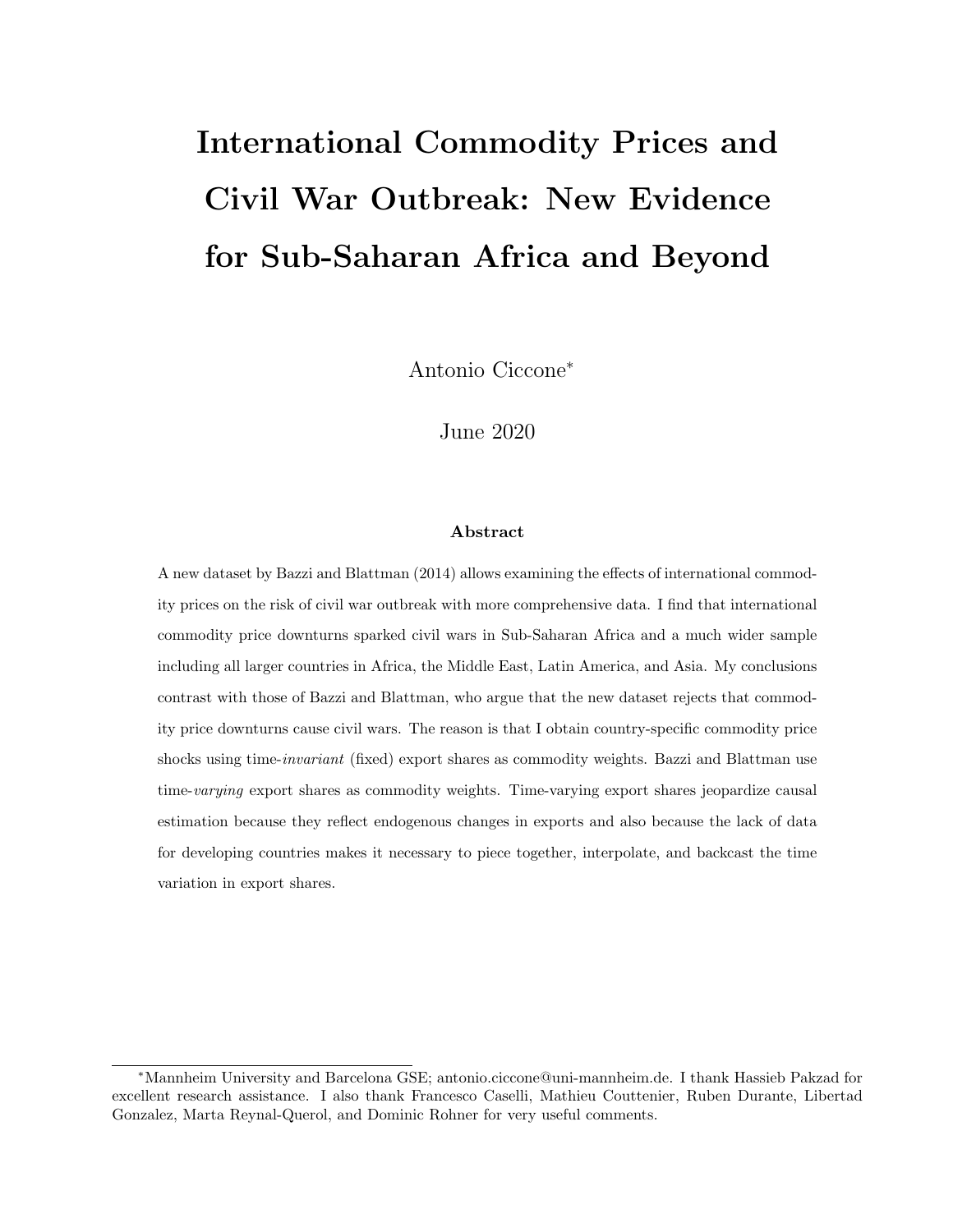# 1 Introduction

Civil wars are intrastate conflicts involving large-scale armed combat. Their death toll in the last 60 years is in the tens of millions (e.g. Fearon and Laitin, 2003; Ghobhara et al., 2003; Eck and Hultman, 2007). A central question in the debate on the causes of civil wars is the role of economic conditions. An early literature examined whether civil wars are more likely where incomes are low (e.g. Collier and Hoeffler, 1998). More recently, attention has shifted to whether civil war outbreaks are caused by droughts, falling international commodity prices, or other exogenous negative income shocks (e.g. Miguel et al., 2004; Sandholt Jensen and Skrede Gleditsch, 2009; Bruckner and Ciccone, 2010).

My goal is to understand the role of falling international commodity prices for civil war outbreak. A natural starting point is Bazzi and Blattman's (2014) influential recent study. Their categorical conclusion is that commodity price shocks have no effect on new conflict, even large shocks in high-risk nations. While this contrasts with previous studies of civil war, Bazzi and Blattman use more export and price data plus updated data on civil war outbreaks.<sup>1</sup> Previous findings may be the spurious result of more limited data (Bazzi and Battman, p.13).

However, Bazzi and Blattman's conclusion that commodity price shocks have no effect on civil war outbreaks could be driven by methodological choices rather than new data. Previous studies of the consequences of falling international commodity prices obtain country-specific commodity price shocks using time-*invariant* (fixed) export shares as commodity weights (e.g. Miller and Deaton, 1995; Deaton, 1999; Bruckner and Ciccone, 2010; see also Caselli and Tesei, 2016). Bazzi and Blattman use time-varying export shares instead. They acknowledge this measurement issue but note in their discussion of the previous literature that, as far as their discrepant conclusion is concerned, the coding of the shocks measure is inconsequential (p.13).

I find it matters whether country-specific commodity price shocks are obtained using timevarying or time-invariant export shares as commodity weights. When time-invariant commodity export shares are used, the new dataset put together by Bazzi and Blattman indicates that falling commodity prices cause civil war outbreaks. This is the case for countries in Sub-

<sup>&</sup>lt;sup>1</sup>The disagreement concerns civil wars. The previous literature, like Bazzi and Blattman, does not find a statistically significant effect of commodity price shocks on all civil conflicts at the country level, see Bruckner and Ciccone (2010). For within-country evidence on the effect of price shocks on civil conflict in Sub-Saharan Africa see Berman and Couttenier (2015) and Berman et al. (2017).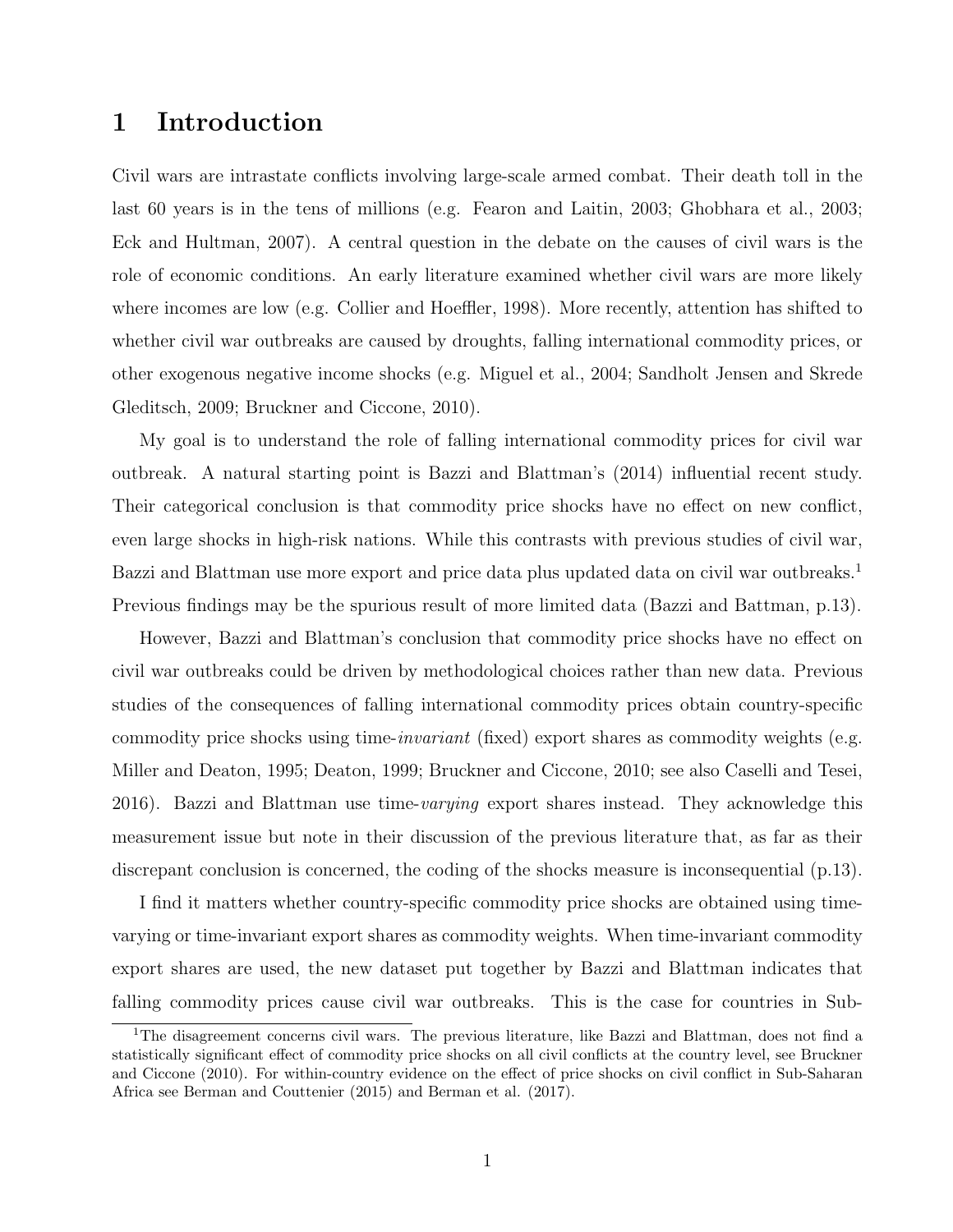Saharan Africa – a focus of previous research – and all larger countries in Africa, the Middle East, Latin America, and Asia. Effects tend to be especially strong for agricultural, forestry, and fishery commodities and statistically insignificant for minerals, metals, oil, and gas.

If the goal of the empirical analysis is to understand whether civil wars may be caused by falling commodity prices, the better methodological choice is to obtain country-specific commodity price shocks using time-invariant export shares as commodity weights. Any result obtained using time-varying export shares as commodity weights cannot be interpreted as causal as the time variation in exports is endogenous. Moreover, the lack of export data for developing countries often forces researchers – including Bazzi and Blattman – to piece together, interpolate, and backcast the time variation in export shares. This induces imputation errors in the time variation of country-specific price shocks when time-varying export shares are used as commodity weights. How these imputation errors bias estimates of the effect of price shocks on civil war outbreak depends on whether or not they are pure noise.

The next section discusses some important aspects of the data. Section 3 explains the construction of country-specific commodity price shocks. Section 4 presents my empirical results.

## 2 Data

All the data comes directly from Bazzi and Blattman (2014). Because of the lack of export data for developing countries, they have to piece together, interpolate, and backcast some of the time variation in export shares from various sources, especially for earlier years in their dataset. Bazzi and Blattman's main civil war data comes from two sources. First, the UCDP/PRIO Armed Conflict Dataset also used in previous studies of civil war by Miguel et al. (2004), Sandholt Jensen and Skrede Gleditsch (2009), and Bruckner and Ciccone (2010) for example. Second, the COW (Correlates of War) dataset. I do not consider the COW dataset for two reasons: it is conceptually inappropriate and does not fit well with Bazzi and Blattman's calendar-year commodity price shocks. To see why the COW civil war measure used by Bazzi and Blattman is conceptually inappropriate it is useful to look at the case of Nigeria. According to the COW measure of civil war, Nigeria was involved in civil wars in 1990, 1992, and 1999. These were military engagements of Nigeria (in most cases together with other countries) in civil wars outside of Nigeria. There is no reason to treat such engagements like domestic civil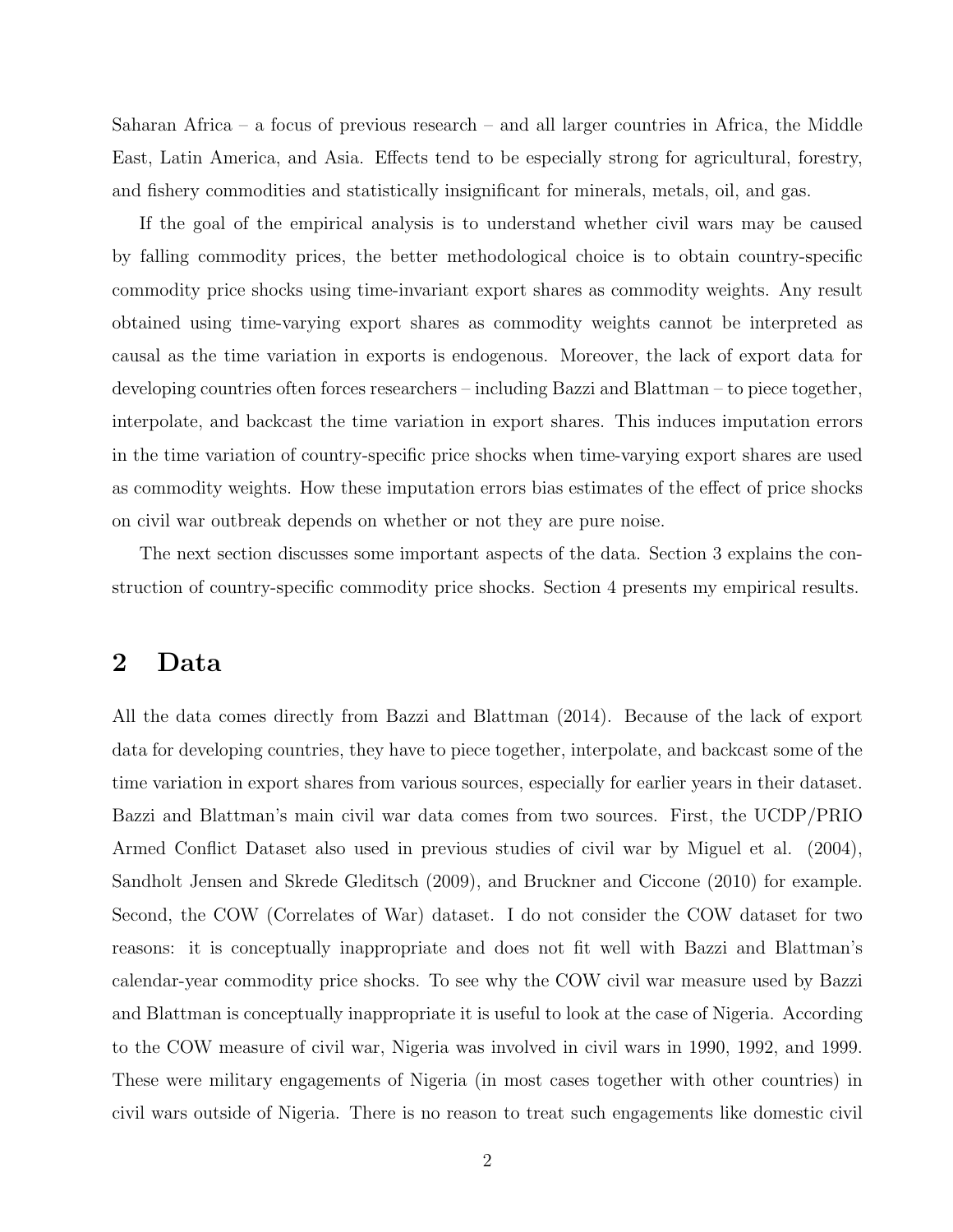wars in Nigeria. The UCDP/PRIO civil war measure of Bazzi and Blattman only codes a country in a civil war if there is a domestic civil war. There is a second important difference between the UCDP/PRIO and the COW civil war measure used by Bazzi and Blattman. When UCDP/PRIO codes a civil war in a calendar year, it is because estimates indicate more than 1,000 battle deaths in that calendar year. This matches the calendar-year coding of Bazzi and Blattman's commodity price shocks. The COW definition of civil wars also involves a 1,000 battle-deaths threshold but not for calendar years. Instead, COW applies the 1,000 battledeaths threshold to the twelve-month period following the start of a civil war. The start of a civil war is dated by the formal declaration if followed by immediate combat or by the first day of combat. As civil wars may not start with large-scale combat, COW may date civil wars to have started in calendar years without any large-scale fighting. This can make it difficult to uncover a causal effect of commodity price shocks on civil war outbreak when the measure of commodity price shocks is for calendar years (Ciccone, 2018).

# 3 Country-Specific Commodity Price Shocks

My empirical analysis is based on country-specific commodity price shocks that use timeinvariant (fixed) export shares as commodity weights. The fixed-weight (FW) price shock of country  $c$  in year  $t$  is

$$
FWshock_{c,t} = \sum_{i} \omega_{i,c} (\log p_{i,t} - \log p_{i,t-1})
$$
\n(1)

where  $p_{i,t}$  is the international price of commodity i in year t and  $\omega_{i,c}$  the time-invariant commodity weight obtained as (i) the share of commodity  $i$  in the country's commodity exports in a specific year or as (ii) the average commodity export share over the period of analysis.

Bazzi and Blattman's export-weighted commodity price shocks allow for time varying commodity weights

$$
BBshock_{c,t} = \sum_{i} (\omega_{i,c,t}^{BB} \log p_{i,t} - \omega_{i,c,t-1}^{BB} \log p_{i,t-1})
$$
\n(2)

where the time-varying weights  $\omega_{i,c,t}^{BB}$  are calculated using lagged averages of commodity export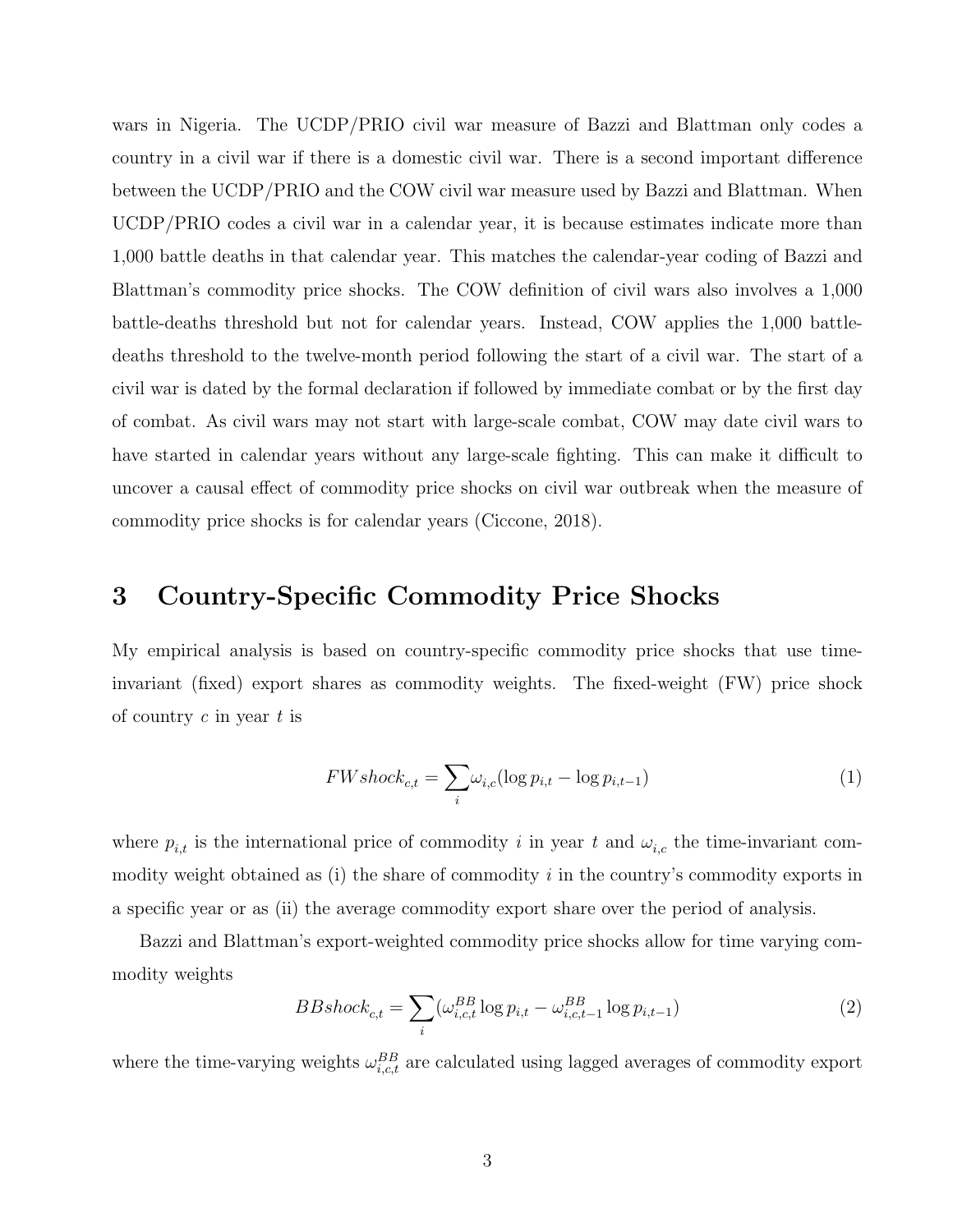shares. Specifically

$$
\omega_{i,c,t}^{BB} = \frac{(e_{i,c,t-2} + e_{i,c,t-3} + e_{i,c,t-4})/3}{\sum_{i}(e_{i,c,t-2} + e_{i,c,t-3} + e_{i,c,t-4})/3}
$$
(3)

with  $e_{i,ct}$  defined as exports of commodity i by country c in year t over the country's total exports (including non-commodities) during the year

$$
e_{i,c,t} = \frac{\text{exports of commodity } i \text{ by country } c \text{ in year } t}{\text{total exports by country } c \text{ in year } t}.
$$
\n
$$
(4)
$$

The sum across commodities in the denominator of (3) is a normalization ensuring that the commodity weights sum to one across commodities for a given country-year.<sup>2</sup> When time-invariant (fixed) export shares are used in (3), Bazzi and Blattman's export-weighted commodity price shocks in  $(2)$  simplify to the fixed-weight commodity price shocks in  $(1).<sup>3</sup>$ 

### 4 Commodity Price Shocks and Civil War Risk

I start with results for Sub-Saharan Africa and then turn to a wider sample with all larger countries in Africa, the Middle East, Latin America, and Asia. All results control for country fixed effects, year fixed effects, and country-specific linear time trends.

#### 4.1 Sub-Saharan Africa

Following Miguel et al.'s (2004) study of civil conflict in Sub-Saharan Africa since 1980, several studies have focused on this time period (e.g. Sandholt Jensen and Skrede Gleditsch, 2009; Bruckner and Ciccone, 2010). I therefore start with the time period since 1980 and then turn

<sup>2</sup>The formula in (2) differs from the formula described in Bazzi and Blattman's Online Appendix in two respects that are inconsequential empirically. First, Bazzi and Blattman subtract a term capturing US consumer price inflation in year  $t$ . As these terms are the same for all countries for each  $t$ , they are absorbed by year fixed effects in the estimating equation. Second, Bazzi and Blattman write that the weights used in (2) are  $\omega_{i,c,t}^{BB} = (e_{i,c,t-2} + e_{i,c,t-3} + e_{i,c,t-4})/3$  instead of (3). As the commodity export shares  $e_{i,c,t}$  are shares in total exports, these weights would – in contrast to the weights in  $(3)$  – not necessarily sum to one for a given countryyear. However, the export-share-weighted commodity price shocks Bazzi and Blattman use in their empirical work do incorporate the normalization of the weights in (3), see Ciccone (2018) for details.

<sup>3</sup>Bazzi and Blattman, following Bruckner and Ciccone (2010), also use country-specific price shocks that drop commodities in years where the country's exports exceed a certain percentage of world exports. For results with a 3-percent and 10-percent threshold of world exports using the Bazzi and Blattman data, see Ciccone (2018). For the results in this paper using the more stringent 3-percent threshold see www.antoniociccone.eu.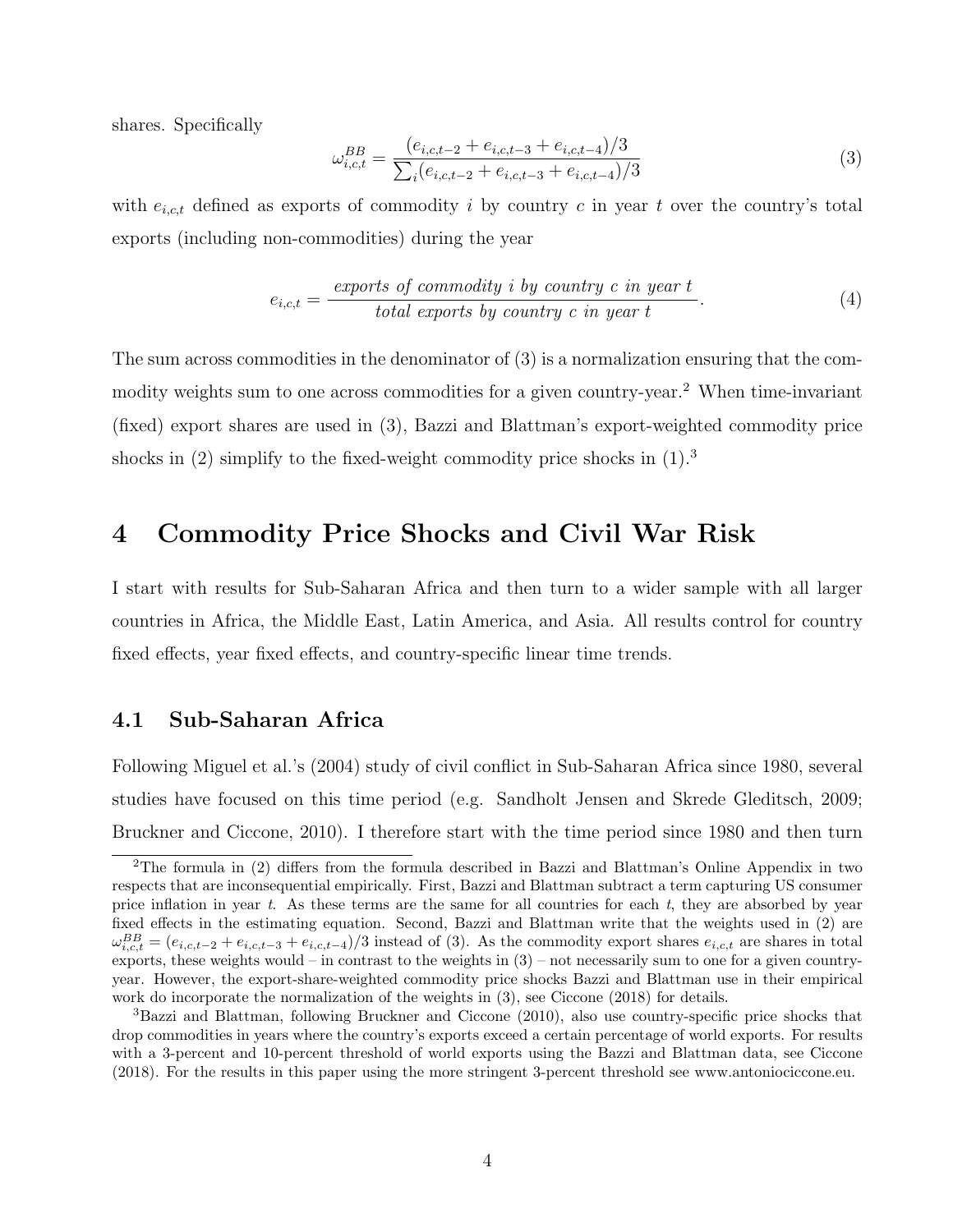to the longest possible time period in the Bazzi and Blattman (2014) data.

Sub-Saharan Africa 1980-2007 Table 1, Panel A shows the effect of year-on-year international commodity price shocks on the risk of civil war outbreak. Following Bruckner and Ciccone (2010) and Bazzi and Blattman, I include the contemporaneous price shock and two lags. Using time-varying export shares as commodity weights as in Bazzi and Blattman in column (1) yields negative effects that are statistically insignificant. The cumulative effect of the three year-on-year shocks is -0.14 with a P-value of 0.11. Hence, year-on-year commodity price shocks are not a statistically significant determinant of civil war risk individually or cumulatively at conventional levels using time-varying export weights.

This changes when time-invariant (fixed) export shares are used as commodity weights, whether I use export shares in  $1980 -$  the beginning of the period – in column (2); export shares in 1990 in column (3); or period averages in column (4). The contemporaneous and the twice lagged year-on-year price shock have negative effects on the risk of civil war outbreak that are statistically significant at the 10-percent level (at least) and 20-50 percent larger in absolute terms than in column (1). The cumulative effect of the three year-on-year commodity price shocks on the risk of civil war outbreak is between -0.18 and -0.23. These effects are statistically significant at confidence levels between 1 and 3 percent.

Table 1, Panel B summarizes the effect of international commodity price shocks between years t and  $t-3$  on the risk of civil war outbreak in year t. These 3-year price shocks capture more sustained price downturns than year-on-year shocks (see Miller and Deaton, 1995; Deaton, 1999; Bruckner and Ciccone, 2010). Using time-varying export shares as commodity weights in column (5) yields a negative effect that is statistically insignificant at conventional levels.

Results change when time-invariant (fixed) export shares are used as commodity weights, whether I use beginning-of-period, 1980 export shares in column (6); 1990 export shares in column (7); or period averages in column (8). The effect of commodity price shocks is now statistically significant at confidence levels between 2 and 4 percent, and 30-50 percent larger in absolute terms than using time-varying export weights in column (5).

Column (9) separates agricultural, forestry, and fishery commodities from minerals, metals, oil, and gas (for previous results by commodity type see Bruckner and Ciccone, 2010, and Bazzi and Blattman, 2014). Negative price shocks raise civil war risk for agricultural, forestry, and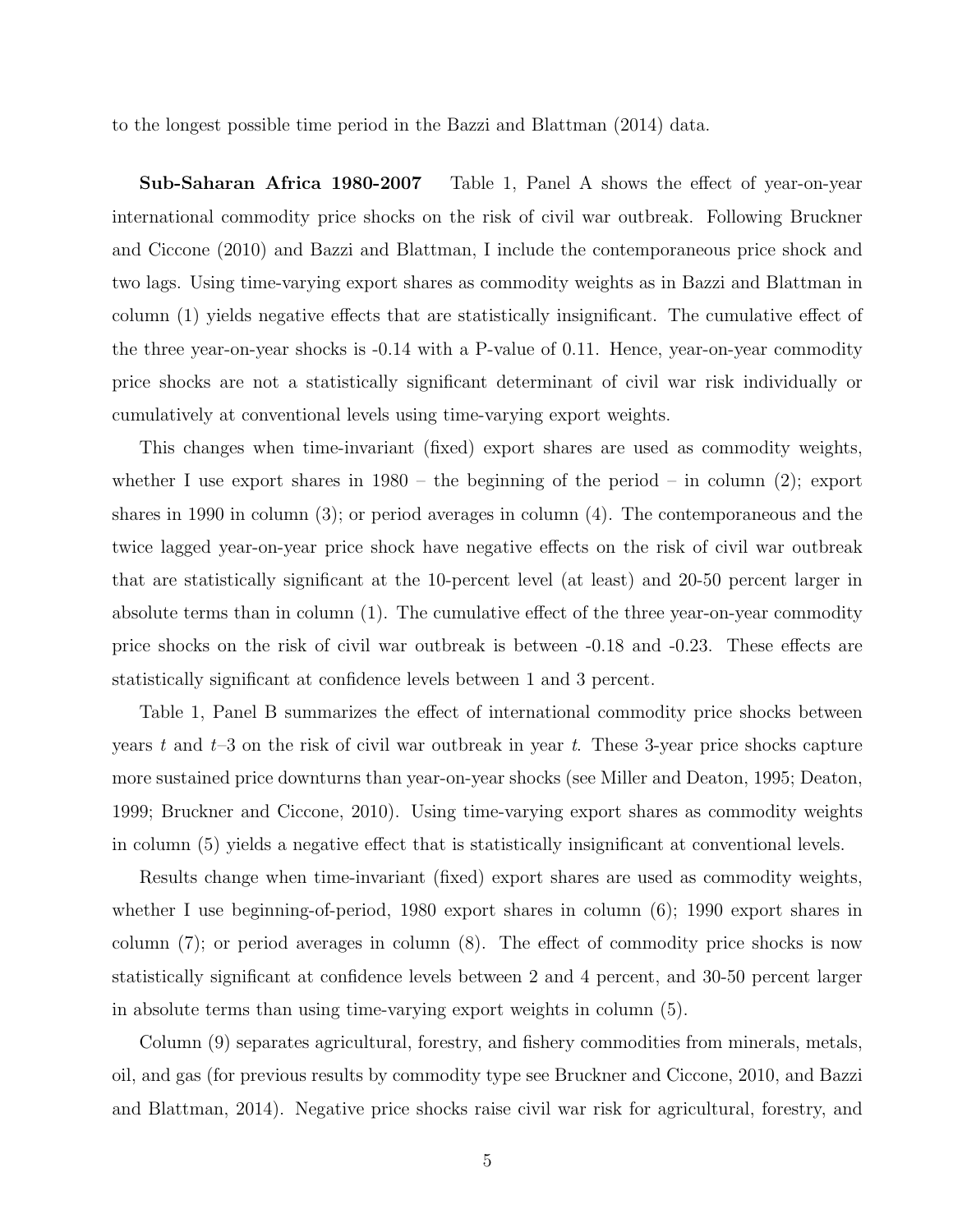fishery commodities and the effect is statistically significant at the 5-percent level. The effect for minerals etc. is statistically insignificant.

Sub-Saharan Africa 1957-2007 Table 1, Panel C shows the effect of 3-year international commodity price shocks on civil war outbreak over the 1957-2007 period. Using timevarying export shares as commodity weights in column (10) yields a negative effect that is statistically insignificant at conventional levels. Using time-invariant (fixed) 1980 export shares – approximately the mid-point of the period – in column (11) or period averages in column (12), yields effects that are statistically significant at the 10-percent level (at least) and 40 to 100 percent larger in absolute terms than in column (10). Column (13) separates agricultural, forestry, and fishery commodities from minerals, metals, oil, and gas. Negative price shocks raise civil war risk for agricultural, forestry, and fishery commodities and the effect is statistically significant at the 5-percent level. The effect for minerals etc. is statistically insignificant.

#### 4.1.1 Africa, the Middle East, Latin America, and Asia

Bazzi and Blattman's (2014) dataset also covers countries in Africa, the Middle East, Latin America, and Asia with populations over one million (118 countries).

Africa, the Middle East, Latin America, and Asia 1980-2007 Table 2, Panel A shows the effect of year-on-year commodity price shocks on the risk of civil war outbreak over the 1980-2007 period. Using time-varying export shares as commodity weights in column (1) yields negative effects that are statistically insignificant at conventional levels.

The results in columns (2)-(4) are based on time-invariant (fixed) export shares as commodity weights. Column (2) uses beginning-of-period, 1980 export shares; column (3) uses 1990 export shares; and column (4) uses period averages. The negative effect of the contemporaneous year-on-year commodity price shock on the risk of civil war outbreak is now statistically significant at confidence levels between 1 and 2 percent, and 50-80 percent larger in absolute terms than using time-varying export weights in column (1). The twice lagged year-on-year commodity price shock has a negative effect on the risk of civil war outbreak that is statistically significant at the 5-percent level using beginning-of-period, 1980 export shares.

Table 2, Panel B summarizes the effect of 3-year commodity price shocks on the risk of civil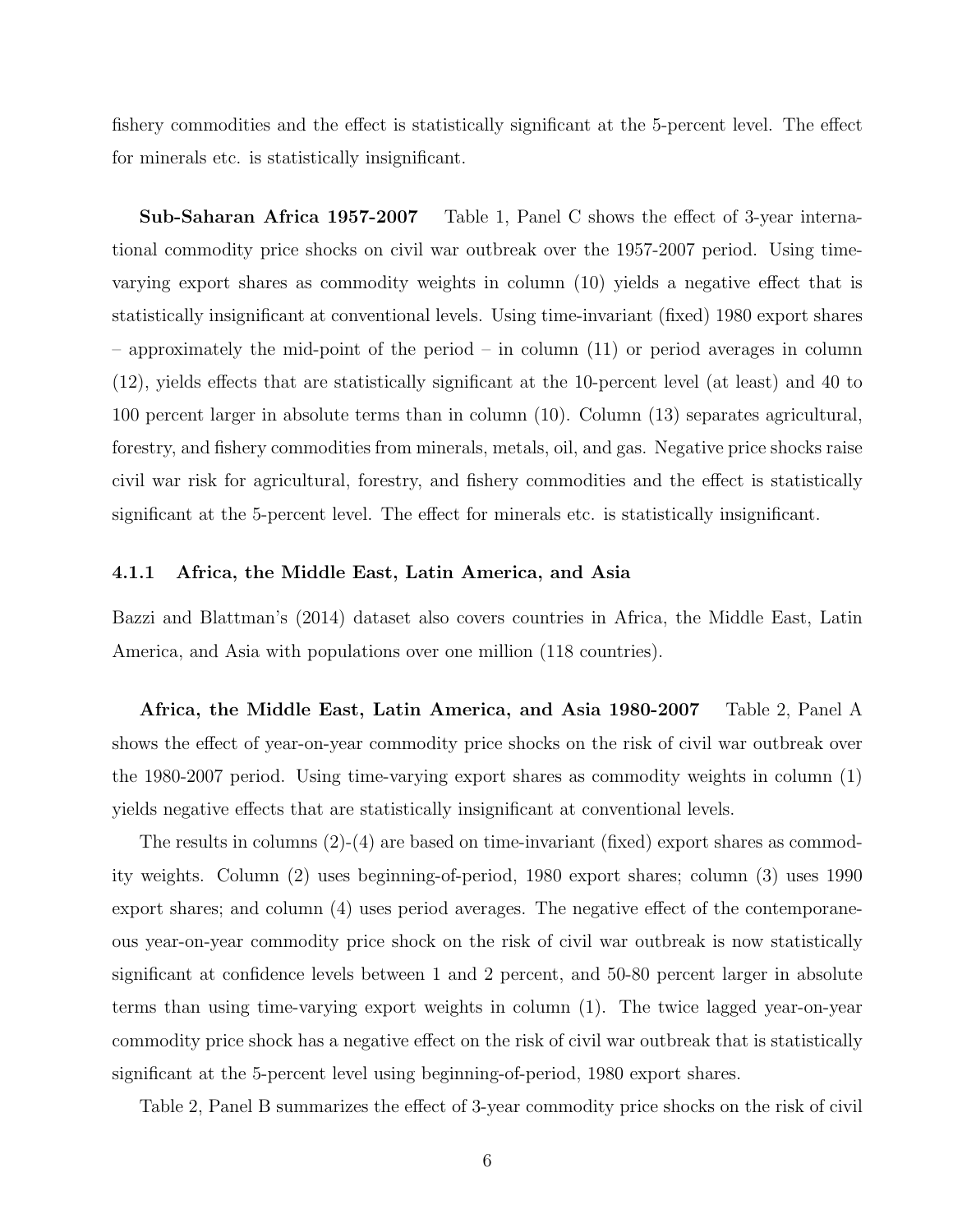war outbreak. Using time-varying export shares as commodity weights in column (5) yields a negative, statistically insignificant effect. Columns (6)-(8) use time-invariant (fixed) export shares as commodity weights. The negative effect of price shocks on civil war outbreak is now statistically significant at confidence levels between 1 and 5 percent, and 60-80 percent larger in absolute terms than in column (5). Column (9) separates agricultural, forestry, and fishery commodities from minerals, metals, oil, and gas. Negative price shocks raise civil war risk for agricultural, forestry, and fishery commodities and the effect is statistically significant at the 6-percent level. The effect for minerals etc. is statistically insignificant.

Africa, the Middle East, Latin America, and Asia 1957-2007 Table 2, Panel C shows the effect of 3-year commodity price shocks on civil war outbreak over the 1957-2007 period. Using time-invariant export shares as commodity weights – either mid-period, 1980 export shares or period averages – in columns  $(11)-(12)$  yields estimates more than four times the estimate using time-varying export weights in column (10). The effect is statistically significant at the 10-percent level using 1980 export shares in column (11) and statistically insignificant using period averages in column (12). Column (13) separates agricultural, forestry, and fishery commodities from minerals, metals, oil, and gas. Negative price shocks raise civil war risk for agricultural, forestry, and fishery commodities and the effect is statistically significant at the 5-percent level. The effect for minerals etc. is statistically insignificant.

### 5 Conclusion

I examine whether falling international commodity prices cause the outbreak of civil wars using a new dataset put together by Bazzi and Blattman (2014). In contrast to Bazzi and Blattman, but following a previous literature on the consequences of commodity price shocks, I obtain country-specific price shocks using time-invariant export shares as commodity weights. The export shares I use are either for specific years – including beginning-of-period export shares for the 1980-2007 period – or period averages. My main empirical finding is that falling international commodity prices cause civil war outbreaks in Sub-Saharan Africa and a much wider sample including all larger countries in Africa, the Middle East, Latin America, and Asia.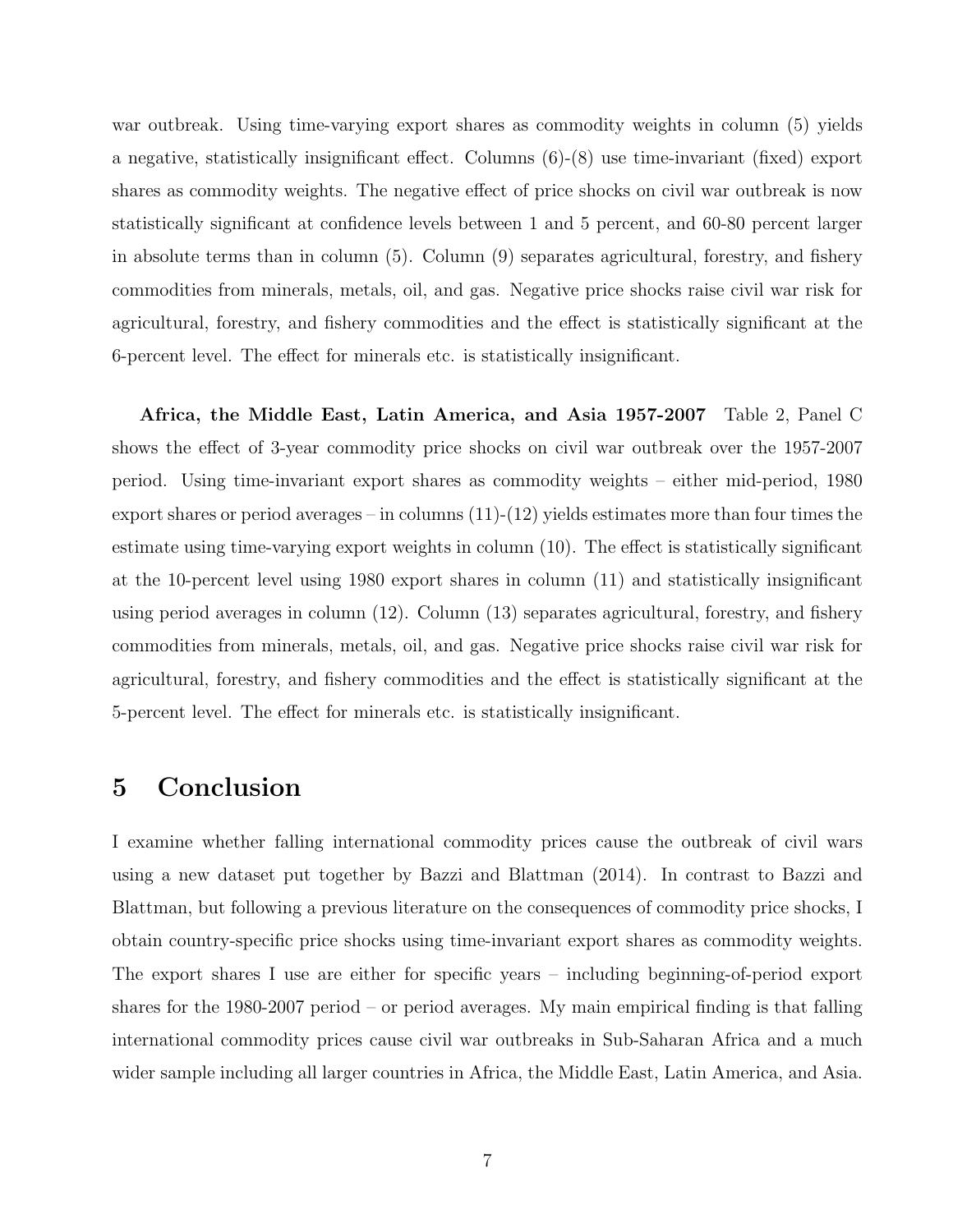# 6 References

Bazzi, S. and C. Blattman (2014). Economic Shocks and Conflict: Evidence from Commodity Prices. American Economic Journal: Macroeconomics, 6(4): 1-38.

Berman, N. and M. Couttenier (2015). External Shocks, Internal Shots: The Geography of Civil Conflicts. Review of Economics and Statistics, 97(4): 758-776.

Berman, N., M. Couttenier, D. Rohner, and M. Thoenig (2017). This Mine is Mine! How Minerals Fuel Conflicts in Africa. American Economic Review, 107(6): 1564-1610.

Bruckner, M. and A. Ciccone (2010). International Commodity Prices, Growth, and the Outbreak of Civil War in Sub-Saharan Africa. The Economic Journal, 120: 519-534.

Caselli, F. and A. Tesei (2016). Resource Windfalls, Political Regimes, and Political Stability. Review of Economics and Statistics, 98(3): 573-590.

Ciccone, A. (2018). International Commodity Prices and Civil War Outbreak: New Evidence for Sub-Saharan Africa and Beyond. CEPR Discussion Paper 12625.

Collier, P. and A. Hoeffler (1998). On the Economic Causes of Civil War. Oxford Economic Papers, 50(4): 563-573.

Deaton, A. and R. I. Miller (1995). International Commodity Prices, Macroeconomic Performance, and Politics in Sub-Saharan Africa. International Finance Section, Department of Economics, Princeton University.

Deaton, A. (1999). Commodity Prices and Growth in Africa. Journal of Economic Perspectives, 13(3): 23-40.

Eck, K. and Hultman, L. (2007). One-Sided Violence Against Civilians in War: Insights from New Fatality Data. Journal of Peace Research, 44(2): 233-46.

Fearon, J. and D. Laitin (2003). Ethnicity, Insurgency, and Civil War. American Political Science Review, 97(1): 75-90.

Ghobhara, H.A., P. Huth, and B. Russet (2003). Civil Wars Kill and Maim People - Long After the Shooting Stops. American Political Science Review, 97(2): 189-202.

Miguel, E., S. Satyanath, and E. Sergenti (2004). Economic Shocks and Civil Conflict: An Instrumental Variables Approach. Journal of Political Economy, 112(41): 725-753.

Sandholt Jensen, P. and K. Skrede Gleditsch (2009). Rain, Growth, and Civil War: The Importance of Location. Defence and Peace Economics, 20(5): 359-72.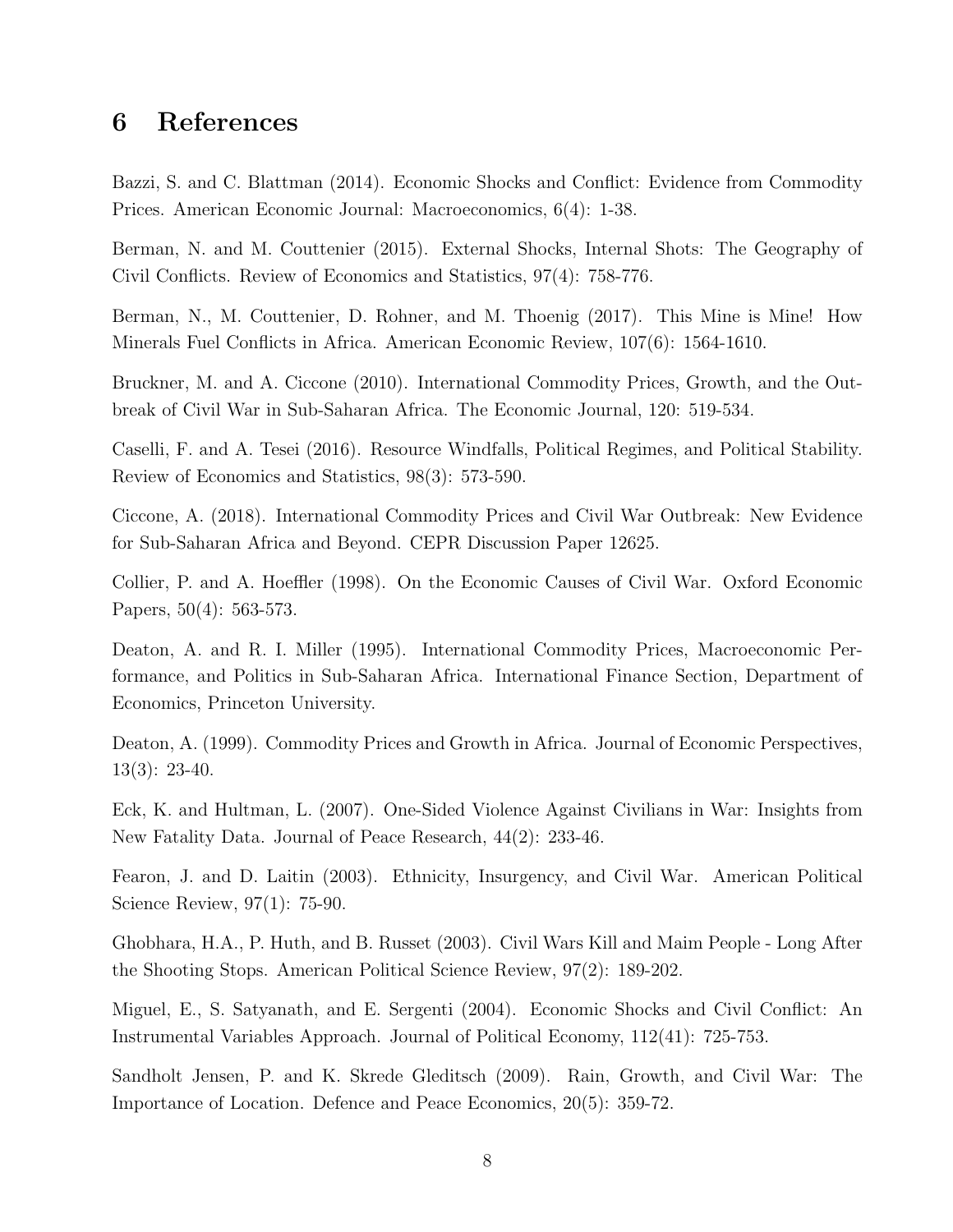# Table 1. International Commodity Price Shocks and Civil War Outbreak in Sub-Saharan Africa

| Year-on-year commodity price shocks 1980-2007 |                     |                                        |                            |                            | 3-year commodity price shocks                   |                     |                                        |                     |                            |                            |                     |                                   |                            |                            |  |
|-----------------------------------------------|---------------------|----------------------------------------|----------------------------|----------------------------|-------------------------------------------------|---------------------|----------------------------------------|---------------------|----------------------------|----------------------------|---------------------|-----------------------------------|----------------------------|----------------------------|--|
|                                               | 1980-2007           |                                        |                            |                            |                                                 |                     |                                        |                     | 1957-2007                  |                            |                     |                                   |                            |                            |  |
|                                               | Panel A             |                                        |                            |                            |                                                 | Panel B             |                                        |                     |                            |                            | Panel C             |                                   |                            |                            |  |
|                                               | (1)                 | (2)                                    | (3)                        | (4)                        |                                                 | (5)                 | (6)                                    | (7)                 | (8)                        | (9)                        | (10)                | (11)                              | (12)                       | (13)                       |  |
| <b>Commodity export</b><br>weights            | time-<br>varying    | fixed<br>start-of-<br>period<br>(1980) | fixed<br>1990              | fixed<br>period<br>average |                                                 | time-<br>varying    | fixed<br>start-of-<br>period<br>(1980) | fixed<br>1990       | fixed<br>period<br>average | fixed<br>period<br>average | time-<br>varying    | fixed<br>mid-<br>period<br>(1980) | fixed<br>period<br>average | fixed<br>period<br>average |  |
| Price shock t (s.e.)                          | $-0.066$<br>(0.044) | $-0.081$<br>(0.042)                    | $-0.100$<br>(0.047)        | $-0.095$<br>(0.052)        | 3-year price shock t<br>(s.e.)                  | $-0.048$<br>(0.029) | $-0.061$<br>(0.026)                    | $-0.073$<br>(0.029) | $-0.073$<br>(0.035)        |                            | $-0.017$<br>(0.013) | $-0.024$<br>(0.014)               | $-0.034$<br>(0.017)        |                            |  |
| Price shock t-1<br>(s.e.)                     | $-0.023$<br>(0.034) | $-0.034$<br>(0.032)                    | $-0.039$<br>(0.037)        | $-0.038$<br>(0.038)        | 3-year agriculture etc.<br>price shock t (s.e.) |                     |                                        |                     |                            | $-0.098$<br>(0.05)         |                     |                                   |                            | $-0.047$<br>(0.023)        |  |
| Price shock t-2<br>(s.e.)                     | $-0.055$<br>(0.043) | $-0.070$<br>(0.038)                    | $-0.083$<br>(0.042)        | $-0.087$<br>(0.045)        | 3-year minerals etc.<br>price shock t (s.e.)    |                     |                                        |                     |                            | $-0.042$<br>(0.034)        |                     |                                   |                            | $-0.019$<br>(0.015)        |  |
| Cumulative 3-year<br>effect [P-value]         | $-0.14$<br>[0.11]   | $-0.18$<br>$[0.02]$                    | 0.050<br>$-0.22$<br>[0.01] | 0.060<br>$-0.23$<br>[0.03] |                                                 |                     |                                        |                     |                            |                            |                     |                                   |                            |                            |  |
| Observations<br>Countries<br>R <sub>2</sub>   | 1007<br>45<br>0.080 | 1007<br>45<br>0.084                    | 1007<br>45<br>0.087        | 1007<br>45<br>0.085        | Observations<br>Countries<br>R <sub>2</sub>     | 1007<br>45<br>0.079 | 1007<br>45<br>0.083                    | 1007<br>45<br>0.085 | 1007<br>45<br>0.083        | 1007<br>45<br>0.085        | 1805<br>45<br>0.103 | 1805<br>45<br>0.103               | 1805<br>45<br>0.104        | 1805<br>45<br>0.104        |  |

Note: The left-hand-side variable in all regressions is an indicator variable for civil war outbreak. All regressions control for country fixed effects, year fixed effects, and country-specific linear trends. Standard erro are clustered at the country level. All data is from Bazzi and Blattman (2014). Year-on-year commodity price shocks in year t refer to export-weighted changes in commodity prices between year t and t-1. 3-year commodity price shocks in year t refer to export-weighted changes in commodity prices between year t and t-3. When commodity weights are "fixed", the (country-specific) commodity export weights used for each country are constant over time. When commodity weights are "time-varying", the commodity weights used for each country vary over time depending on the lagged commodity exports of the country. "Agriculture etc." refers to agricultural, forestry, and fishery. "Minerals etc." refers to minerals, metals, oil, and gas. See the main text for details.